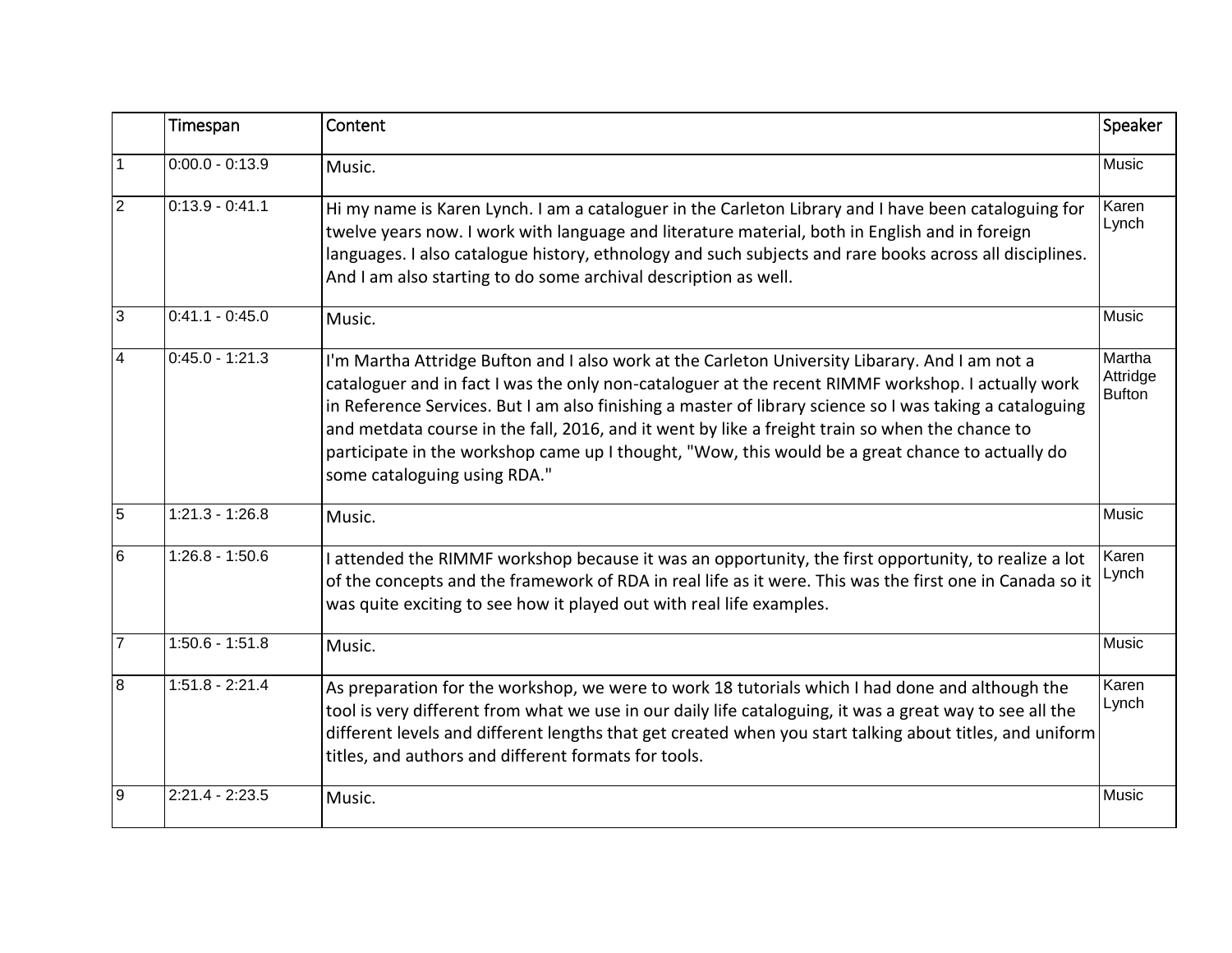| 10 | $2:23.5 - 3:00.2$ | I actually like the fact that there was this whole preparatory period ahead of time. Now I will confess<br>that I didn't actually finish all 18 tutorisl but I made a promise to myself that I would do the first nine.<br>I had checked out the cotent and it seemed that if I did the first nine, I would get some of the basics.<br>And I was really glad I did, mostly because I made lots of mistakes while I was doing the tutorials. So<br>that by the time I got to the actual workshop itself, the interface was familiar, so some of the basic<br>functions were familiar.                                                                                                                                                                                 | Martha<br>Attridge<br><b>Bufton</b> |
|----|-------------------|----------------------------------------------------------------------------------------------------------------------------------------------------------------------------------------------------------------------------------------------------------------------------------------------------------------------------------------------------------------------------------------------------------------------------------------------------------------------------------------------------------------------------------------------------------------------------------------------------------------------------------------------------------------------------------------------------------------------------------------------------------------------|-------------------------------------|
| 11 | $3:00.2 - 3:03.8$ | Music.                                                                                                                                                                                                                                                                                                                                                                                                                                                                                                                                                                                                                                                                                                                                                               | Music                               |
| 12 | $3:03.8 - 3:35.1$ | Working in groups was great because we were all given hard copy books in front of us and asked to<br>take them through various exercises, working with RIMMF. It was a great opportunity to also see<br>other colleagues and how they contributed and responded to the tool and the workshop because, of<br>course, we all learn a little bit differently and we all approach things a little bit differently.                                                                                                                                                                                                                                                                                                                                                       | Karen<br>Lynch                      |
| 13 | $3:35.1 - 3:36.7$ | Music.                                                                                                                                                                                                                                                                                                                                                                                                                                                                                                                                                                                                                                                                                                                                                               | Music                               |
| 14 | $3:36.7 - 3:54.3$ | I will say that the other that was really helpful for me, it'll sound odd, but it was probably a good<br>thing that I'm not somebody who knows AACR2 because I didn't have any baggage, no cataloguing<br>baggage, to have to leave at the door. Now, was that the same for you or was it a bit different.                                                                                                                                                                                                                                                                                                                                                                                                                                                           | Martha<br>Attridge<br><b>Bufton</b> |
| 15 | $3:54.2 - 4:47.7$ | It was different because I do have that baggage and I love it. Coming from that structured<br>environment of MARC, it's a very, it's home, it's where I can use the rules and regulations as it were<br>and put everything in its proper place and provide those links. What I found, hum, most helpful about<br>the workshop and the tool, and actually the most surprising, was that I like the structure of it, I felt<br>safe in it even though I felt safe with an asterisk because obviously the iteration of it is different from<br>MARC. But it's still a form in a way that you're filling out and I like that. Because that is where we<br>come from in cataloguing, that we are used to those strictures being imposed on us by the MARC<br>environment. | Karen<br>Lynch                      |
| 16 | $4:47.7 - 5:00.4$ | Even as a beginner, it was very nice to know that there specific steps to take so that if I made a<br>mistake, well at the very least I could go back to the beginning and start again.                                                                                                                                                                                                                                                                                                                                                                                                                                                                                                                                                                              | Martha<br>Attridge<br><b>Bufton</b> |
| 17 | $5:00.4 - 5:02.3$ | Music.                                                                                                                                                                                                                                                                                                                                                                                                                                                                                                                                                                                                                                                                                                                                                               | Music                               |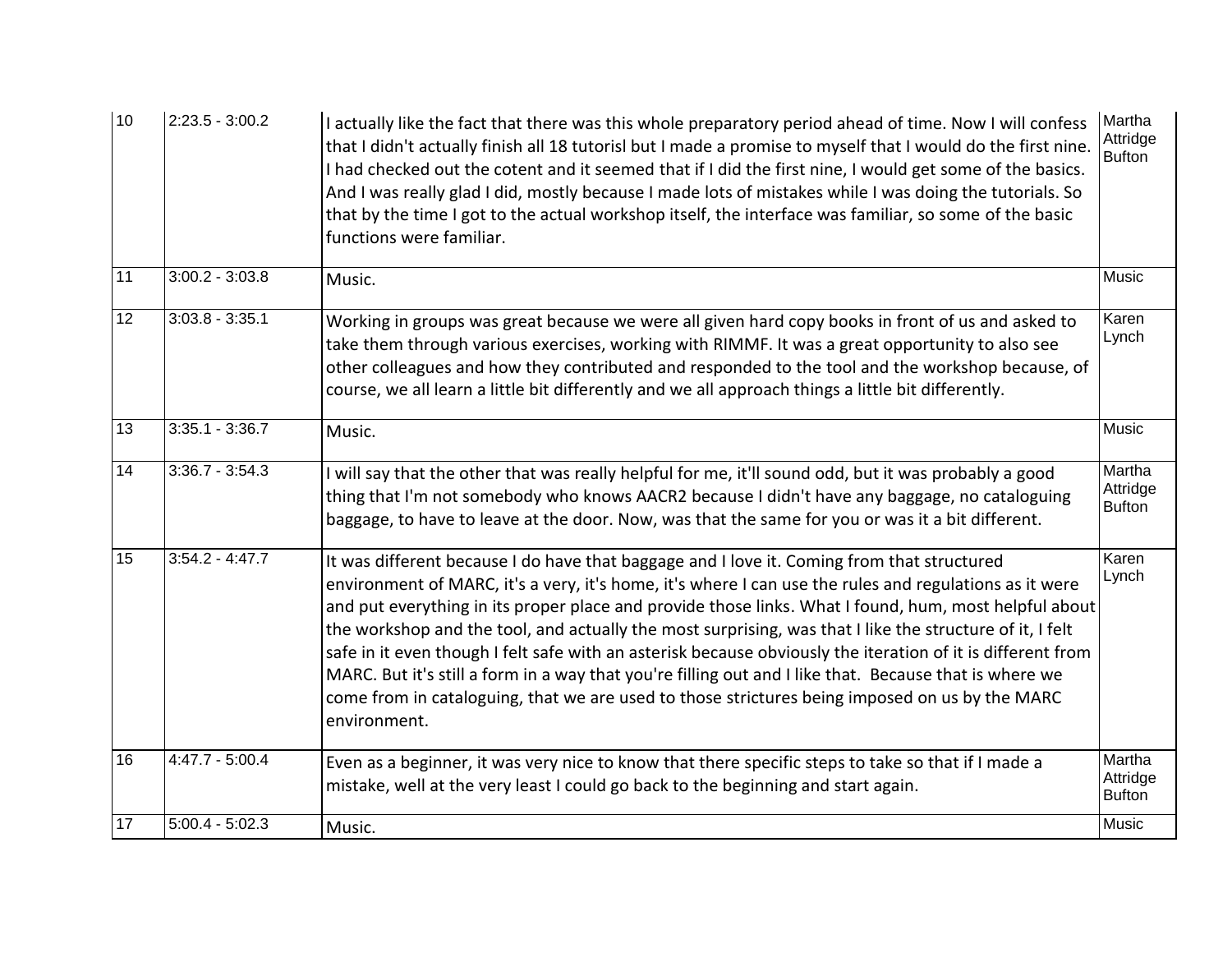| 18 | $5:02.3 - 5:33.6$ | For me one of the surprising things was to discover that I was actually drawing on the just the little<br>bit of knowledge that I have of creating databases cause I had done a database design course. It's all<br>about entity relationships. When you read about RDA theoretically, that's the kind of language that's<br>used so when you get into RIMMF, all of a sudden you can see that theory of entity relationships<br>playing out. It's like this web of relationships.                                                                                                                                                                                                                                                                                                                                                                                                                                      | Martha<br>Attridge<br><b>Bufton</b> |
|----|-------------------|-------------------------------------------------------------------------------------------------------------------------------------------------------------------------------------------------------------------------------------------------------------------------------------------------------------------------------------------------------------------------------------------------------------------------------------------------------------------------------------------------------------------------------------------------------------------------------------------------------------------------------------------------------------------------------------------------------------------------------------------------------------------------------------------------------------------------------------------------------------------------------------------------------------------------|-------------------------------------|
| 19 | $5:33.6 - 5:36.3$ | Music.                                                                                                                                                                                                                                                                                                                                                                                                                                                                                                                                                                                                                                                                                                                                                                                                                                                                                                                  | Music                               |
| 20 | $5:36.3 - 6:24.4$ | I support Indigenous Studies so another reason that I've been interested in cataloguing and metadata<br>is that there has been for a very long time debate about the subject headings that are used to talk<br>about First Nations, Métis and Inuit peoples. And then, Native American Indians and Indigenous<br>peoples around the world. What was interesting for me is this notion of relationships being<br>important because one of the things that First Nations, Métis and Inuit librarians tell me is that<br>current subject headings, and even classifications, don't necessarily reveal the relationships that are<br>important to Indigenous peoples. So, law can be or governance, can be filed you know one floor and<br>all the cultural, sort of historical, anthroplogical materials are on another floor, whereas for<br>Indigenous people those things are just simply part of being in a community. | Martha<br>Attridge<br><b>Bufton</b> |
| 21 | $6:24.4 - 6:29.5$ | Music.                                                                                                                                                                                                                                                                                                                                                                                                                                                                                                                                                                                                                                                                                                                                                                                                                                                                                                                  | Music                               |
| 22 | $6:29.5 - 7:26.8$ | I think that RDA might help address some of those things, once we get through digesting and really<br>making the terminology of RDA feel very comfortable for us in a cataloguing environment I think it<br>will be a good thing. Because we know that the web is a huge environment and our users are faced<br>with so an awful lot of information. RDA and RDA supported by this RIMMF tool will let us represent<br>a multitude of sources for our users and in a much richer way than a traditional MARC cataloguing<br>environment can do. So I think that RIMMF can really support and facilitate the transition from our<br>traditional cataloguing environment to let's call it the brave new world.                                                                                                                                                                                                            | Karen<br>Lynch                      |
| 23 | $7:26.8 - 7:29.2$ | Music.                                                                                                                                                                                                                                                                                                                                                                                                                                                                                                                                                                                                                                                                                                                                                                                                                                                                                                                  | Music                               |
| 24 | 7:29.2 - 8:07.1   | It's a still new tool for us and truthfully we've had an awful lot of time spent with the theory with it.<br>And this is the first real actualization of it. My impression of it, having worked through the tutorials                                                                                                                                                                                                                                                                                                                                                                                                                                                                                                                                                                                                                                                                                                   | Karen<br>Lynch                      |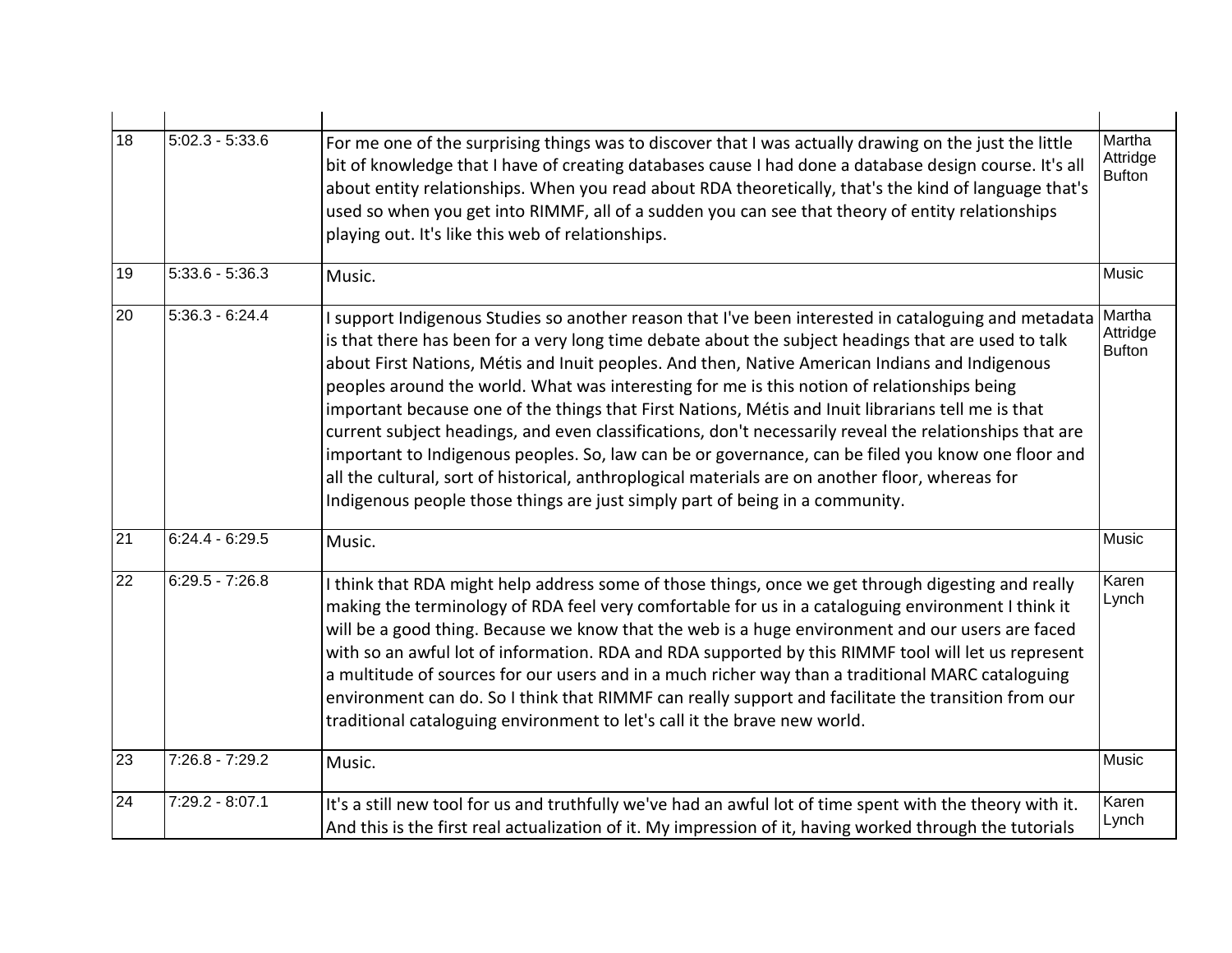|    |                    | and then the workshop with other colleagues, is that I think it reaches out and portrays all the<br>different rich tools that are available for people in a very different way from the old card catalogue<br>and even OPAC in the traditional library environment.                                                                                                                                                                                                                                                                                                                                                         |                                     |
|----|--------------------|-----------------------------------------------------------------------------------------------------------------------------------------------------------------------------------------------------------------------------------------------------------------------------------------------------------------------------------------------------------------------------------------------------------------------------------------------------------------------------------------------------------------------------------------------------------------------------------------------------------------------------|-------------------------------------|
| 25 | $8:07.1 - 8:10.4$  | Music.                                                                                                                                                                                                                                                                                                                                                                                                                                                                                                                                                                                                                      | Music                               |
| 26 | $8:10.4 - 8:22.1$  | am willing to buy into the fact that there are more surprises inside or that we are only starting to<br>scratch the surface for ourselves in our own shops as to how it will play out.                                                                                                                                                                                                                                                                                                                                                                                                                                      | Karen<br>Lynch                      |
| 27 | $8:22.1 - 8:31.0$  | As an outsider, looking in it seemed that it had that potential to really facilitate connections and<br>relationships.                                                                                                                                                                                                                                                                                                                                                                                                                                                                                                      | Martha<br>Attridge<br><b>Bufton</b> |
| 28 | $8:31.0 - 8:34.4$  | Music.                                                                                                                                                                                                                                                                                                                                                                                                                                                                                                                                                                                                                      | Music                               |
| 29 | $8:34.4 - 9:11.7$  | I think the other thing I really loved about the workshop was that it was so collegial. It was put on<br>jointly by Carleton University and Lirary and Archives Canada and the tutorials were the preparation<br>before you got into the actual day. When we arrived it was lovely because we were all in these<br>groups, each group had a facilitator. I got a wonderful cataloguer from Library and Arhives Canada.<br>Everything was done to really reduce the anxiety and make it easier for people to try something new.<br>And, as you say, something a tool that really takes the theory and tries to make it real. | Martha<br>Attridge<br><b>Bufton</b> |
| 30 | $9:11.7 - 9:26.9$  | That's right and the good thing about that day was that our colleagues were coming together,<br>although they may come from different environments, there's obviously a level of comfort and<br>familiarity with all the concepts around cataloguing.                                                                                                                                                                                                                                                                                                                                                                       | Karen<br>Lynch                      |
| 31 | $9:26.8 - 9:30.7$  | Music.                                                                                                                                                                                                                                                                                                                                                                                                                                                                                                                                                                                                                      | Music                               |
| 32 | $9:30.7 - 9:44.6$  | I think for myself as a learner I still need to go away and work by myself through these things and<br>repeat and repeat and repeat so that the verbiage of RDA feels more and more organic.                                                                                                                                                                                                                                                                                                                                                                                                                                | Karen<br>Lynch                      |
| 33 | $9:44.6 - 9:46.9$  | Music.                                                                                                                                                                                                                                                                                                                                                                                                                                                                                                                                                                                                                      | <b>Music</b>                        |
| 34 | $9:46.9 - 10:09.7$ | If a learning environment and a learning tool does nothing else, it allows people to relax in that                                                                                                                                                                                                                                                                                                                                                                                                                                                                                                                          | Martha                              |